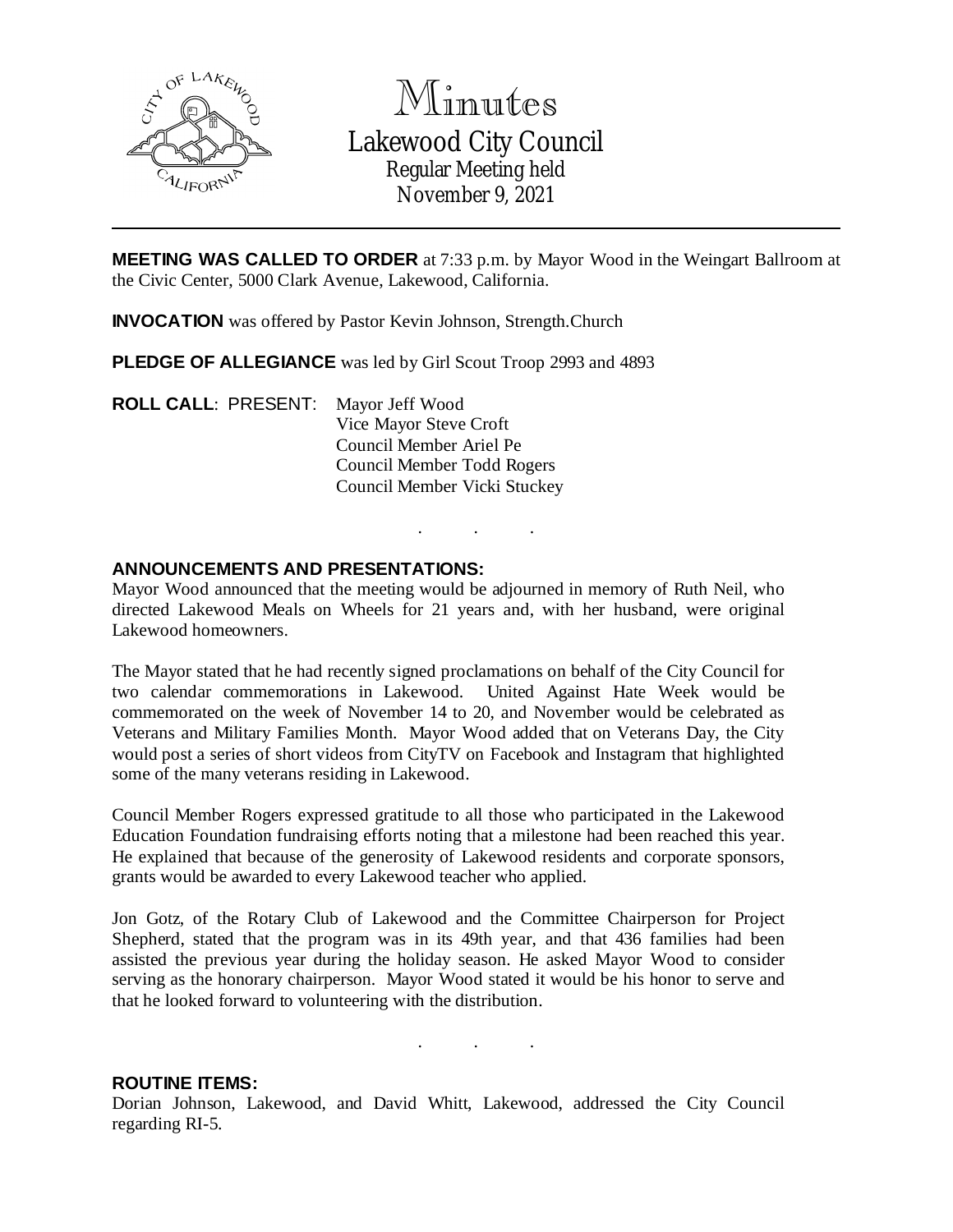City Council Minutes November 9, 2021 Page 2

#### **ROUTINE ITEMS:** - Continued

VICE MAYOR CROFT MOVED AND COUNCIL MEMBER PE SECONDED TO APPROVE ROUTINE ITEMS 1 THROUGH 9.

- RI-1 Approval of Minutes of the Meetings held October 26, 2021
- RI-2 Approval of Personnel Transactions
- RI-3 Approval of Registers of Demands
- RI-4 Approval of Report of City Council Committees' Activities
- RI-5 RESOLUTION NO. 2021-60; A RESOLUTION OF THE CITY COUNCIL OF THE CITY OF LAKEWOOD EXTENDING A LOCAL EMERGENCY DUE TO THE COVID-19 VIRUS
- RI-6 Approval of Amendment No. 3 to Funding Agreement with Metro Improvements at Intersection of Del Amo and Lakewood
- RI-7 Acceptance of Notice of Completion for Public Works Project No. 2015-4, Del Amo and Lakewood Intersection Improvements
- RI-8 RESOLUTION NO. 2021-61; A RESOLUTION OF THE CITY COUNCIL OF THE CITY OF LAKEWOOD, CALIFORNIA, APPROVING APPLICATION(S) FOR SPECIFIED GRANT FUNDS
- RI-9 Authorize Contract for Business License Software with HdL Software, LLC

UPON ROLL CALL VOTE, THE MOTION WAS APPROVED:

AYES: COUNCIL MEMBERS: Croft, Pe, Rogers, Stuckey and Wood NAYS: COUNCIL MEMBERS: None

**1.1 • INTRODUCTION OF ORDINANCE NO. 2021-7; PERTAINING TO STATE MANDATED RESIDENTIAL DENSIFICATION STANDARDS AND REGULATIONS** Community Development Director Abel Avalos displayed slides and made a presentation based on the report in the agenda regarding the proposed ordinance pertaining to State mandated residential densification. He stated that the Planning and Environment Commission recommended that the City Council hold a public hearing; introduce the proposed ordinance; approve the related CEQA exemption; and consider and continue to November 16, 2021, a resolution to authorize the creation of the Administrative Manual for Residential Development.

. . .

Mr. Avalos responded to questions from the Council Members.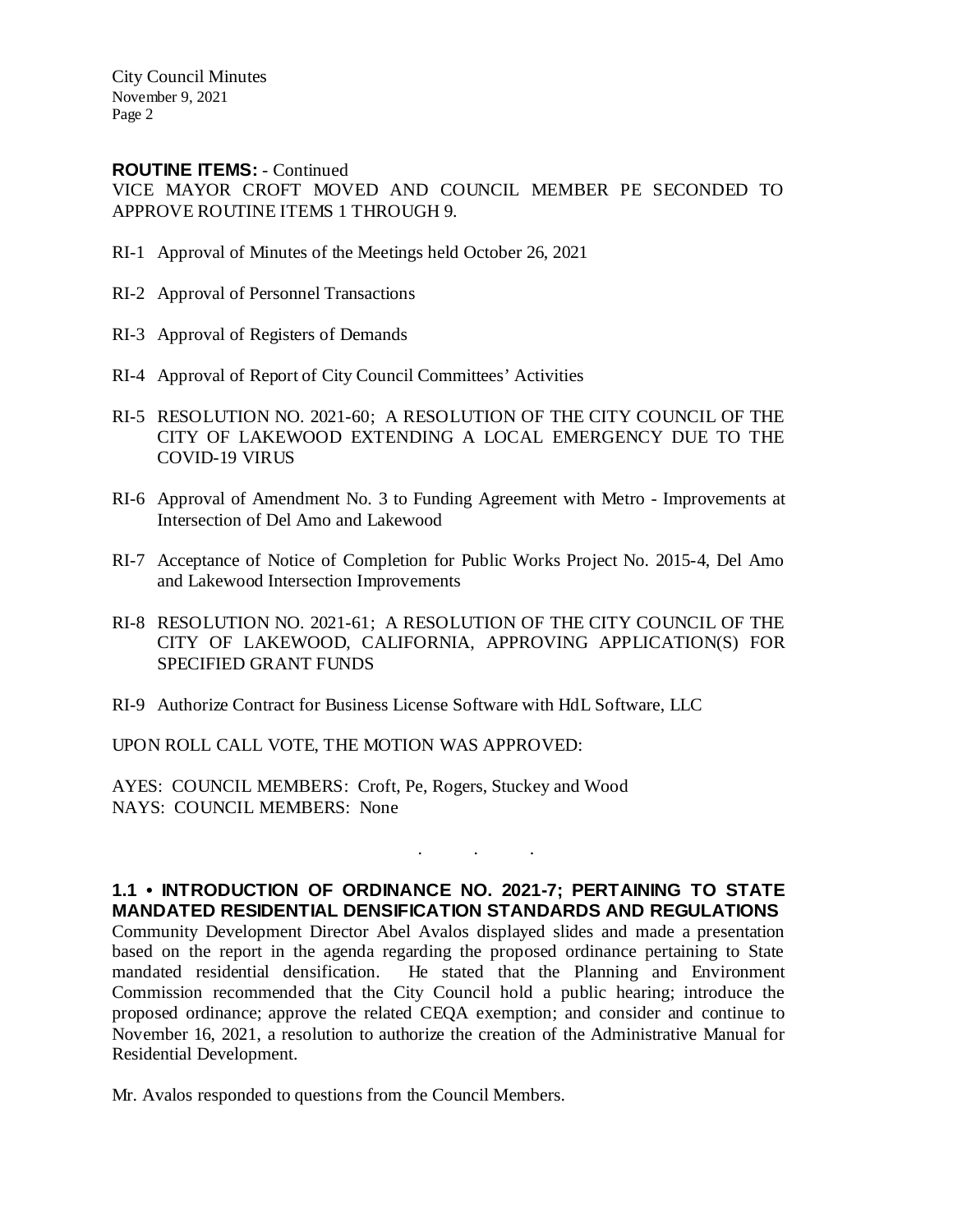**1.1 • ORDINANCE NO. 2021-7; PERTAINING TO STATE MANDATED RESIDENTIAL DENSIFICATION STANDARDS AND REGULATIONS** - Continued Council Member Rogers requested that residents remain engaged regarding the State legislation citing SB9 as an attack on neighborhoods and local control.

Mayor Wood opened the public hearing at 8:08 p.m. and called for anyone in the audience wishing to address the City Council on this matter. There was no response.

ORDINANCE NO. 2021-7; AN ORDINANCE OF THE CITY COUNCIL OF THE CITY OF LAKEWOOD AMENDING ARTICLE IX OF THE LAKEWOOD MUNICIPAL CODE PERTAINING TO STATE MANDATED RESIDENTIAL DENSIFICATION STANDARDS AND REGULATIONS THAT REQUIRE MINISTERIAL REVIEW OF LAND DIVISIONS AND ALLOW ADDITIONAL DWELLING UNITS IN THE R-1 AND R-A SINGLE FAMILY RESIDENTIAL ZONING DISTRICTS was read by title by the City Clerk.

RESOLUTION NO. 2021-62; A RESOLUTION OF THE CITY COUNCIL OF THE CITY OF LAKEWOOD REGARDING THE APPROVAL AND AUTHORIZATION OF AN ADMINISTRATIVE MANUAL FOR RESIDENTIAL DEVELOPMENT TO CREATE OBJECTIVE STANDARDS AND MINISTERIAL PROCEDURES TO PRESERVE AND ENHANCE THE QUALITY OF LAKEWOOD RESIDENTIAL DEVELOPMENT AND DESIGN STANDARDS, WHERE ALLOWED BY SENATE BILL 9 STATE REGULATORY MANDATES

VICE MAYOR CROFT MOVED AND COUNCIL MEMBER STUCKEY SECONDED TO WAIVE FURTHER READING, INTRODUCE ORDINANCE NO. 2021-7, APPROVE THE RELATED CEQA EXEMPTION AND CONTINUE CONSIDERATION OF RESOLUTION NO. 2021-62 TO NOVEMBER 16, 2021. UPON ROLL CALL VOTE, THE MOTION WAS APPROVED:

AYES: COUNCIL MEMBERS: Croft, Pe, Rogers and Stuckey NAYS: COUNCIL MEMBERS: Wood

# **1.2 • INTRODUCTION OF ORDINANCE NO. 2021-8; PERTAINING TO UPDATING AND CLARIFYING VARIOUS SECTIONS OF THE CODE**

. . .

The Director of Community Development displayed slides and made a presentation based on the report in the agenda pertaining to the updating of various provisions of the Lakewood Municipal Code. It was the recommendation of the Planning and Environment Commission that the City Council hold a public hearing; introduce the proposed ordinance; and approve the related CEQA exemption.

Mayor Wood opened the public hearing at 8:17 p.m. and called for anyone in the audience wishing to address the City Council on this matter. There was no response.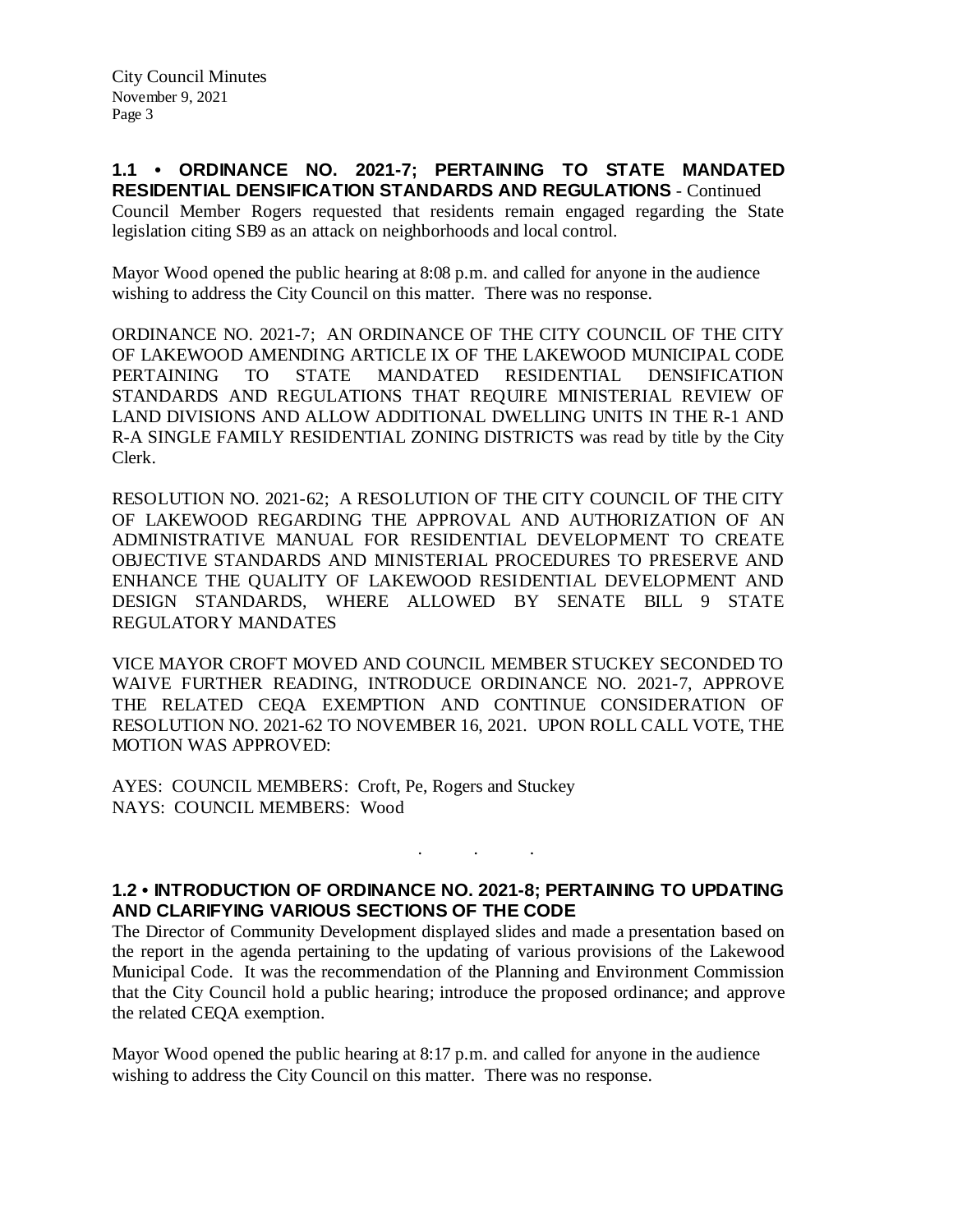### **1.2 • ORDINANCE NO. 2021-8; PERTAINING TO UPDATING AND CLARIFYING VARIOUS SECTIONS OF THE CODE** - Continued

ORDINANCE NO. 2021-8; AN ORDINANCE OF THE CITY COUNCIL OF THE CITY OF LAKEWOOD AMENDING ARTICLES IV, VIII AND IX OF THE LAKEWOOD MUNICIPAL CODE PERTAINING TO UPDATING AND CLARIFYING VARIOUS SECTIONS OF THE CODE TO RECOGNIZE PROCEDURAL CHANGES, CONSISTENCY WITHIN THE CODE AND STATE LAW AND TO SIMPLIFY AND CLARIFY REVIEW PROCEDURES FOR THE DEVELOPMENT REVIEW BOARD, PARKING, AND VARIOUS OTHER REGULATIONS was read by title by the City Clerk.

COUNCIL MEMBER STUCKEY MOVED AND VICE MAYOR CROFT SECONDED TO WAIVE FURTHER READING, INTRODUCE ORDINANCE NO. 2021-8 AND APPROVE THE RELATED CEQA EXEMPTION. UPON ROLL CALL VOTE, THE MOTION WAS APPROVED:

AYES: COUNCIL MEMBERS: Croft, Pe, Rogers, Stuckey and Wood NAYS: COUNCIL MEMBERS: None

# **1.3 • COMMUNITY DEVELOPMENT BLOCK GRANT (CDBG) PROGRAM CONSOLIDATED ANNUAL PERFORMANCE AND EVALUATION REPORT**

. . .

The Community Development Director displayed slides and made a presentation based on the report in the agenda regarding the Consolidated Annual Performance and Evaluation Report (CAPER). He concluded by stating that staff recommended the City Council hold a public hearing to solicit citizen comments on the City's Consolidated Annual Performance and Evaluation Report for fiscal year July 1, 2020 through June 30, 2021, and following the hearing, direct staff to take into consideration all comments received on the CAPER and submit those comments, if any, to the local HUD office.

Mayor Wood opened the public hearing at 8:24 p.m. and called for anyone in the audience wishing to address the City Council on this matter. There was no response.

VICE MAYOR CROFT MOVED AND COUNCIL MEMBER STUCKEY SECONDED TO APPROVE STAFF'S RECOMMENDATIONS. UPON ROLL CALL VOTE, THE MOTION WAS APPROVED:

AYES: COUNCIL MEMBERS: Croft, Pe, Rogers, Stuckey and Wood NAYS: COUNCIL MEMBERS: None

. . .

## **2.1 • SUPPORTING THE "OUR NEIGHBORHOOD VOICES" INITIATIVE**

Paolo Beltran, Deputy City Manager, made a presentation based on the report in the agenda pertaining to support of the "Our Neighborhood Voices" Initiative and stated that staff recommended the City Council adopt Resolution No. 2021-63, supporting the initiative and authorizing the listing of the City of Lakewood as a supporter.